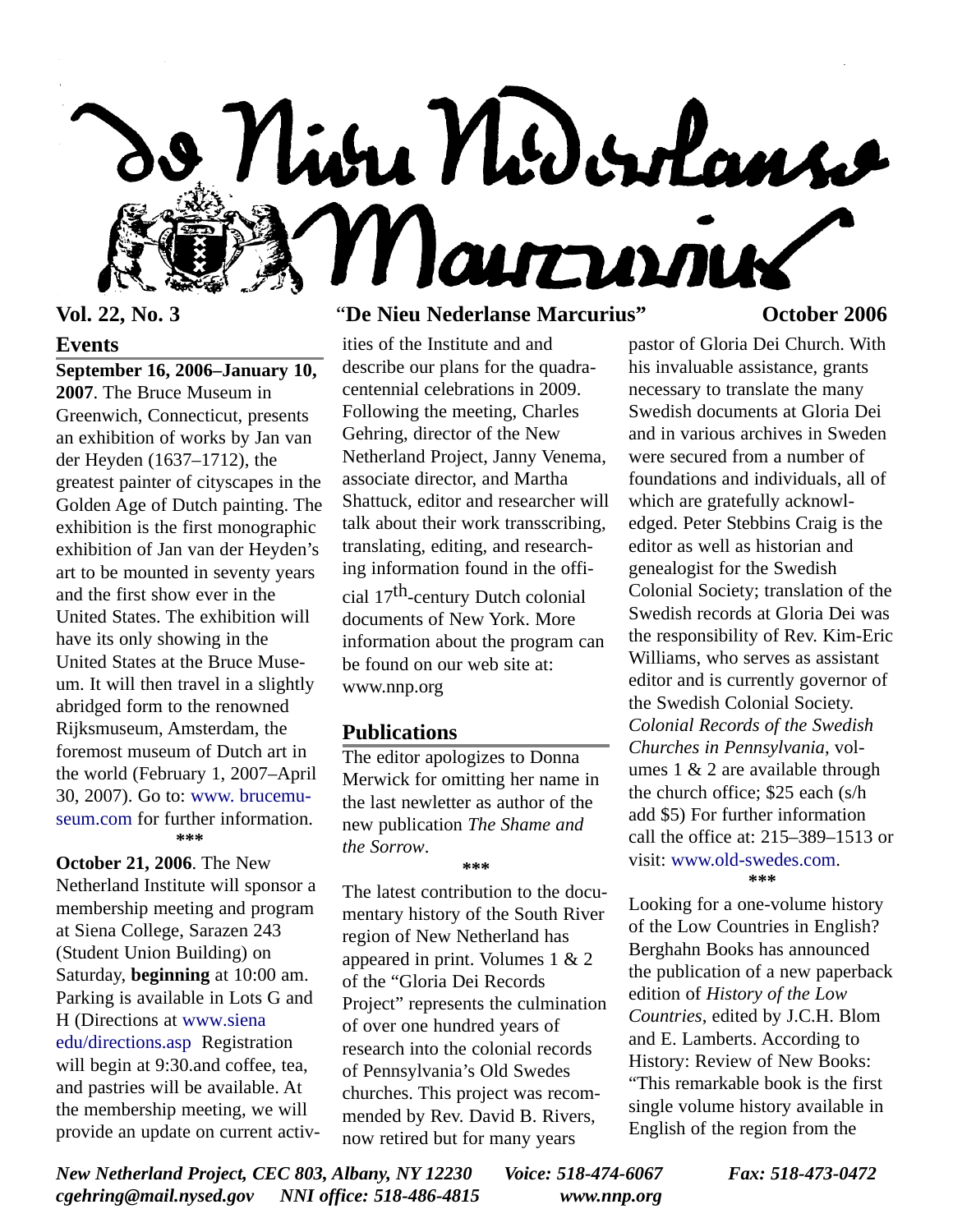#### **De Nieu Nederlanse Marcurius 2**

Roman times to the present...It successfully integrates recent scholarship [and] is well written throughout...generously supplied with well-chosen maps, and illustrations...it will appeal to general readers as well as scholars interested in this important region." Order direct from the publisher: 800– 540–8663; orders@berghahnbooks .com

**\*\*\***

"New York Was Always a Global City: The Impact of World Trade on Seventeenth-Century New Amsterdam" by Dennis Maika, in *OAH Magazine of History*; April 2004, vol. 18 issue 3, pp. 43–45. New York has always been a "global" city if people employ that adjective the way it is presently being used. "Global" suggests a connection to a wider world; "globalization" is offered to characterize one's current "interconnected system." But the world's interconnectedness is not a new phenomenon. The "world that trade created" has existed for centuries. An awareness of a unique type or degree of globalization before the post Cold War era opens up new opportunities for teaching American history, and offers to teachers and students new ways to consider current issues using the historical past. This new view is especially relevant to the colonial period in American history and to the history of New York in particular. From its earliest beginnings as Dutch New Amsterdam, New York's involvement in global commerce had an impact on the people who lived and worked in the city.

**News**

#### **CHARLOTTE WILCOXEN** 1905–2006

It is with extreme sadness that we announce the death of Charlotte Wilcoxen, a good friend of the New Netherland Institute and a good friend to many of us associated with both the NNP and NNI over the years. Charlotte died in Albany on August 27, 2006, at the age of 101. Visit our website for a complete obituary.

**\*\*\***

#### **PETER J. PAULSON** 1928–2006

It is also with extreme sadness that we announce the death of Peter Paulson, former director of the NYSL and supporter of the New Netherland Project from its inception in 1974. He held the offices of president and treasurer of the Friends of New Netherland. Peter died in Albany on September 29, 2006 at the age of 78. Visit our website for a complete obituary. **\*\*\***

An *Associated Press* article has been appearing in various publications, claiming that the Dutch are now the tallest people on earth: "In the last 150 years, the Dutch have become the tallest people on Earth —and experts say they're still getting bigger. With their protein-rich diet and a national health service that pampers infants, the Dutch are standing taller than ever. The average Dutchman stands just over 6 feet, while women average nearly 5-foot-7. The Dutch were not noted for their height until recently. It was only in the 1950s that they passed the Americans, who stood tallest for most of the last 200 years, said John Komlos, a leading

expert on the subject who is professor of economic history at the University of Munich in Germany. He said the United States has now fallen behind Denmark." The article caught the editor's eye because of the following diary entry made by a Portuguese soldier in 1638 after an unsuccessful Dutch assault on Bahia in Brazil: "We counted their dead when we handed them over— 327 of the finest-looking men who ever were seen; they looked like giants and they were undoubtedly the flower of the Dutch soldiery." Could it be that the Dutch were also among the tallest people 400 years ago?

## **News from the NNI**

Research Residencies for 2007

#### **APPLY NOW!**

**Quinn–NYS Library:** Through generous support from the Doris Quinn Foundation, the New Netherland Institute (www.nnp.org) and the New York State Library will make a special Cunningham grant of \$2500 in 2007 for specialized research in Dutch-related documents and printed materials at the New York State Library. Researchers interested in the history of New Netherland and the Dutch Colonial Atlantic world are encouraged to apply for these funds. More information and an online application can be found at: unix2.nysed.gov/library/researchres.htm

**Quinn–NYS Archives:** With the generous support of the Doris Quinn Foundation, the New Netherland Institute www.nnp.org at the New York State Library and the New York State Archives have joined forces to offer a research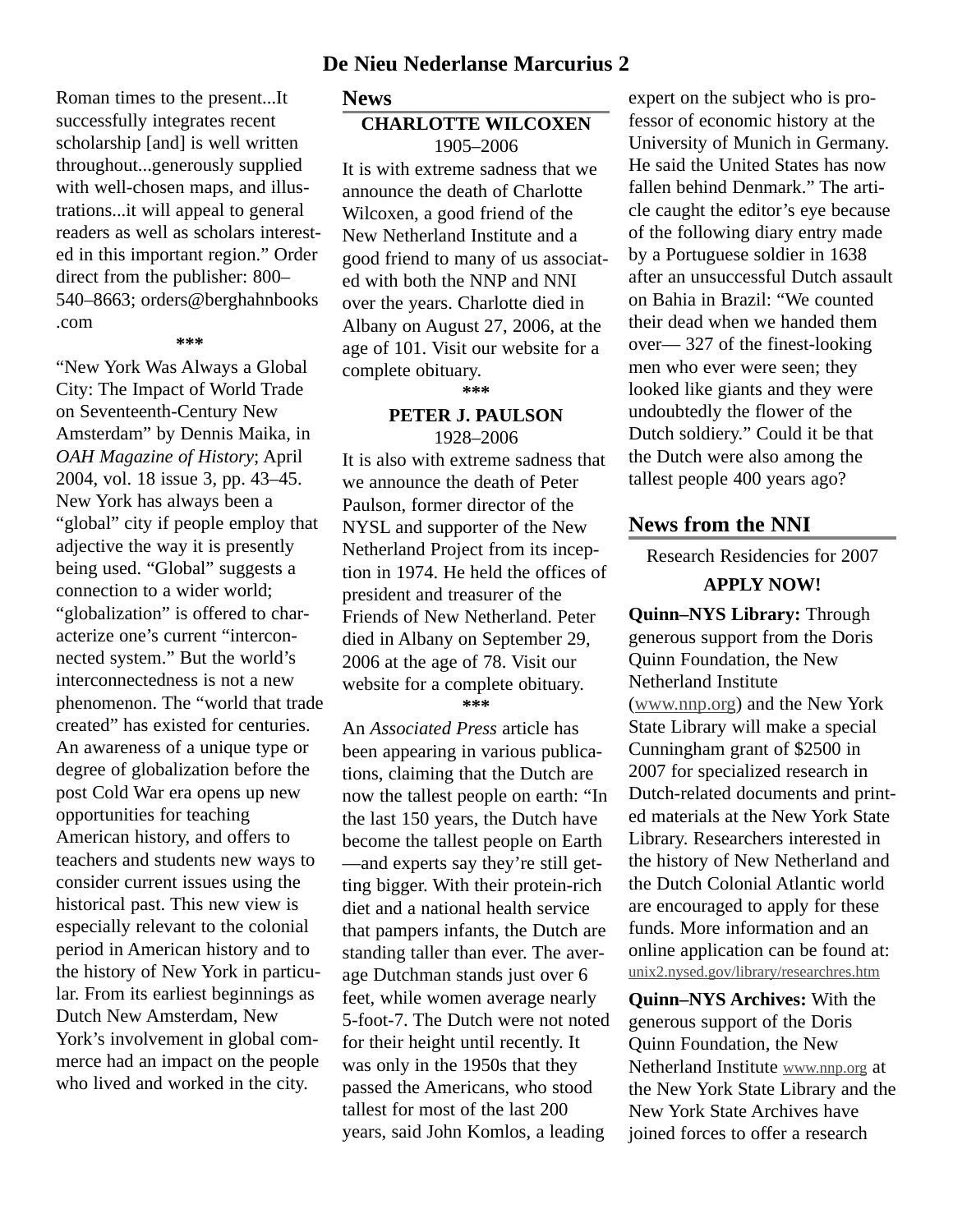# **De Nieu Nederlanse Marcurius 3**

residency to facilitate research on New Netherland and on the Dutch Colonial Atlantic World. The holder of this research residency will spend up to a year in Albany, New York, working in the rich collections of the New Netherland Institute and the New York State Archives. More information can be found at: www.nysarchivestrust.org/apt/ hackman/

#### \*\*\* **Bequests**

The future of the New Netherland Institute lies with the generosity of its members and friends. In addition to your dues and your response to the annual appeal, please consider a bequest to the organization by adding a codicil to your will identifying a particular asset or providing a specific sum designated for NNI. Other options can also be selected. If you would like to discuss any of these opportunities, please call Jim Sefcik, Associate for Development, at 518–783–4251, 518–473–7209, or 518–374–2747. **\*\*\***

# **New Netherland Primer**

The NNI is planning a short bibliography of 10–12 titles on New Netherland for those who have little or no knowledge of the subject. We'd like your help in choosing the books and/or articles that you think should be part of an introductory list of titles on the subject. The titles should be suitable for a general audience and easily accessible. Please send your suggested list to Marilyn Douglas at mdouglas@mail.nysed.gov by November 6th. We will publish the list of titles in a future issue of the Marcurius and also make it available on our web site.

**Annual Giving** — Donations of private donors, corporations, organizations, foundations, and institutions. We would like to extend our gratitude to all supporters who have generously contributed to the NNI. the following list recognizes your gifts received between July 1st, 2005 and June 30th, 2006. Foundations, corporate donors, organizations, and institutions appear in italics.

**Sustaining Friends (up to \$100)** Ables, K Anon. Addink, R. Austin, J. Berger, M. Bodde, M. Bonomi, P. Bowers, V. Boylen, C. Bradley, J. Bretz, J. Brown, M. Campbell, L. Carbaugh, G. Christoff, P. Curran, D. Drugge, D. Dunn, G. Dunn, S. Fabend, F. Fisher, K. Folts, Jr., J. Fontijn, A. Franklin, Ch. Gamber, D. Garret, T. Halpern, J. Haring, L. *Hartgen Arch. Associates* Haswell, S. Herberich, M. Hexter, P. Hilliard, J. Hohmann, L. Johnson, M. Jorgensen, R. Kapner, J. Kraft, Chr. Krohel, G. Kupperman, K. Lakes, E. LaRue, A. Lieberman, D. Linder, L. McConville, J.

McMorrow, G. Merwick, D. Meserole, M. Murrin, J. Nuovo, B. Oosterhoff, J. Philips, A. Piwonka, R. Plue, E. Potter, K. Quackenbush, J. Redmond, M. Roelofs, M. B. Roggeveen, R. Sanagavarpu, S. Schuyler, L. Shubert, J. *SJMS Humanities Arts* Sohrweide, G. Staggs, S. Steitz, J. Stevens, J. Stone, G. Swarwout, J. Tatem, M. Ten Eyck, P. Tibbitts, F. Van Alstine, P. Van Campen Van Gorden, M. Van Kooten, R. Vanden Heuvel, W. Vanderford, J. Van Vorst, W. Veenendaal, A. Voorhees, D. Vreeland, M. Walker, J. Wardenburg, F. Winne, Jr., C. Yavarkovsky, J. **Burgher (100+)** Bartlow, A. Beecher, R.

Belzer, G. Biasca, C. Bogart, K. Cooper, N. Crotty, M.J. De Groff, Jr., R. DeWitt, Wm. III Elting, K. Funk, H.L. Furlow, D. Geekie, W. Glatz, R. Griffin, B. Gronim, S. Huey, P. Hutter, S. *IBM Corp.* Johnson, E. Koenig, D. Macy, Jr., H. Mooney, R. Moore, J. *New York Times* Newkirk, A. Prins, H. Sefcik, J. Strackbein, D. Taytelbaum, J. Tubbs, F. Van Hengel, M. Van Rensselaer, A. Vroman, H. Walker, J. Wanzer, D. Ward, J. Wood, J. Wright, Jr., Th. **Magistrate**

Brinkmann, A.

#### **(\$500+)** Auten, G. Bender, Ph. Damiano, G. Douglas, M. & P. *Duke Corporation* Funk, E.P. Shorto, R. *Stanley Miller Foundation* Wendell, Ch. *Westnet, Inc.*

#### **Burgomaster (\$1000+)**

*City of Albany* Chase, K. *Colonial Lords of Manors* Hendricks, A. *Alice P. Kenney Mem. Found.* Moriarty, K. *NYDept. Tax&Fin. Twin Marketing, Inc.* Van Schaick, J.H. Van Vranken, R. Weeks, W. B.

#### **High Councillor (\$3000+)** *NYS Office of Parks & Rec.*

#### **Director General (\$5000+)** *Holland Society of*

*NY Littauer Found.*

#### **Benefactor**

**(\$10,000+)** *Bender Family Foundation Cleveland Found.* Haswell, H. *H. L. Funk Consulting Nat. Endowment for the Humanities Peck Stacpoole Foundation* Van Orsdol, M.